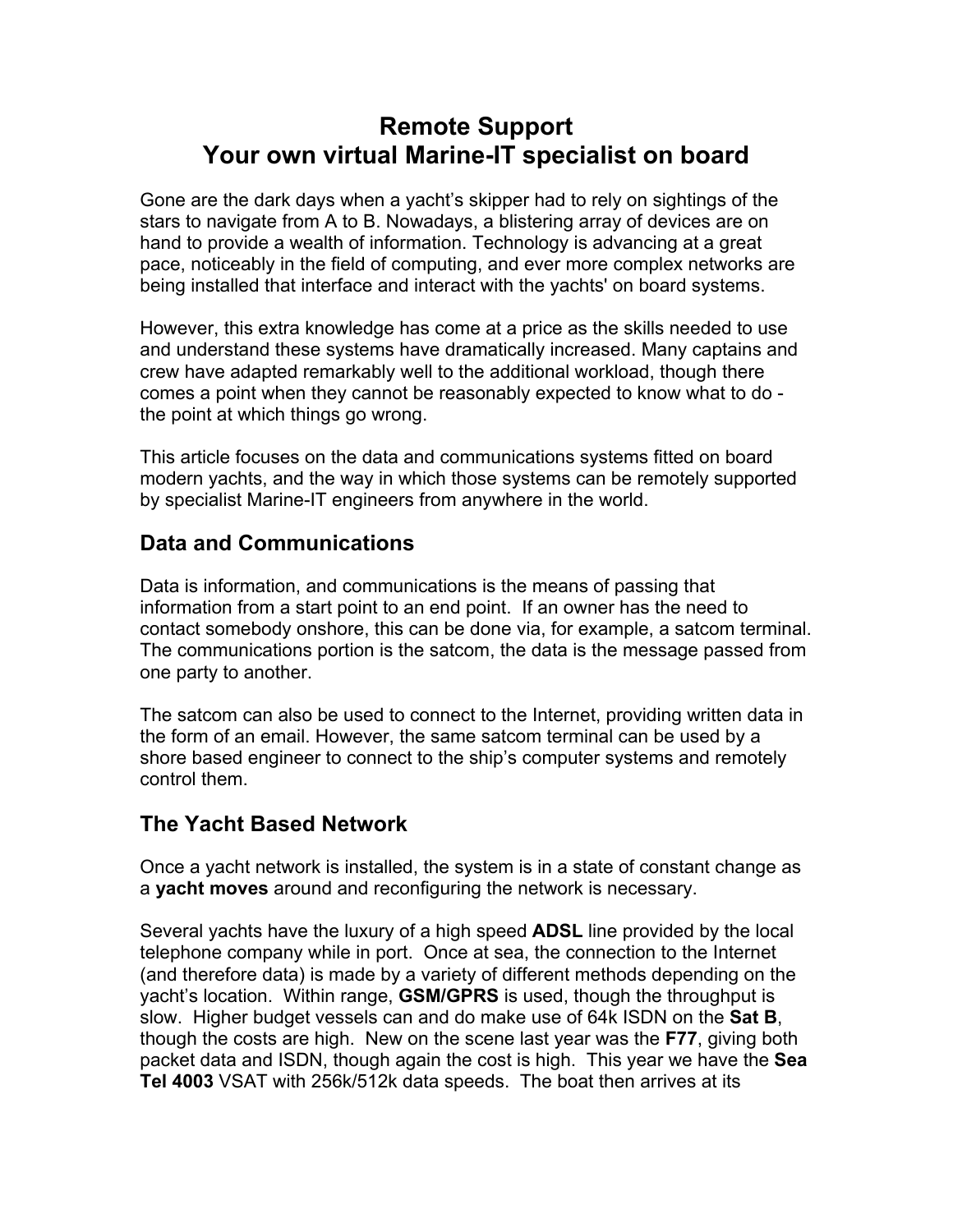destination and can then connect via the port exchange again or local wireless network, getting much cheaper connections at reasonable speed.

Each time the connection method is changed, the basic way the network functions can also change. The nature of these connection devices means that they sometimes require quite a bit of troubleshooting establishing a link to allow data to flow.

The requirement for the Marine-IT engineer is to have a very broad range of knowledge and the ability to set up, configure and troubleshoot a very diverse amount of data and communications equipment.

### **The Skill Set of the Marine-IT specialist**

Let us start by examining the skills required by the ubiquitous Marine-IT specialist.

#### **Hardware:**

Hardware is the term used to describe the physical devices. Here's a list with a basic description of the function:

**Server**: This is the main computer in the network, storing files and handling user logon. The server will also perform anti virus and mail delivery control for the yacht network. Additionally, the server is often used to connect to the Internet via communications devices.

**Workstation:** The computers used by the captain and crew for word processing, email and Internet access.

**Dedicated Computer**: This is a computer that handles a particular function, commonly chart plotting software for navigation.

**Printers:** As space on board is limited, printers are usually compact and multifunction, with built-in fax and scan capabilities.

**Wireless Devices**: Wireless networking is convenient as there is minimal cabling to install, yet it can require careful consideration to set up correctly.

**Routers:** Routers are devices that handle network traffic that is destined for a location outside the local network. A router would normally be connected to a Sat B or F77 terminal and would provide an Internet connection for all computers on the network. A router will inspect network traffic and decide whether to connect to the Internet via its interface to the communications equipment.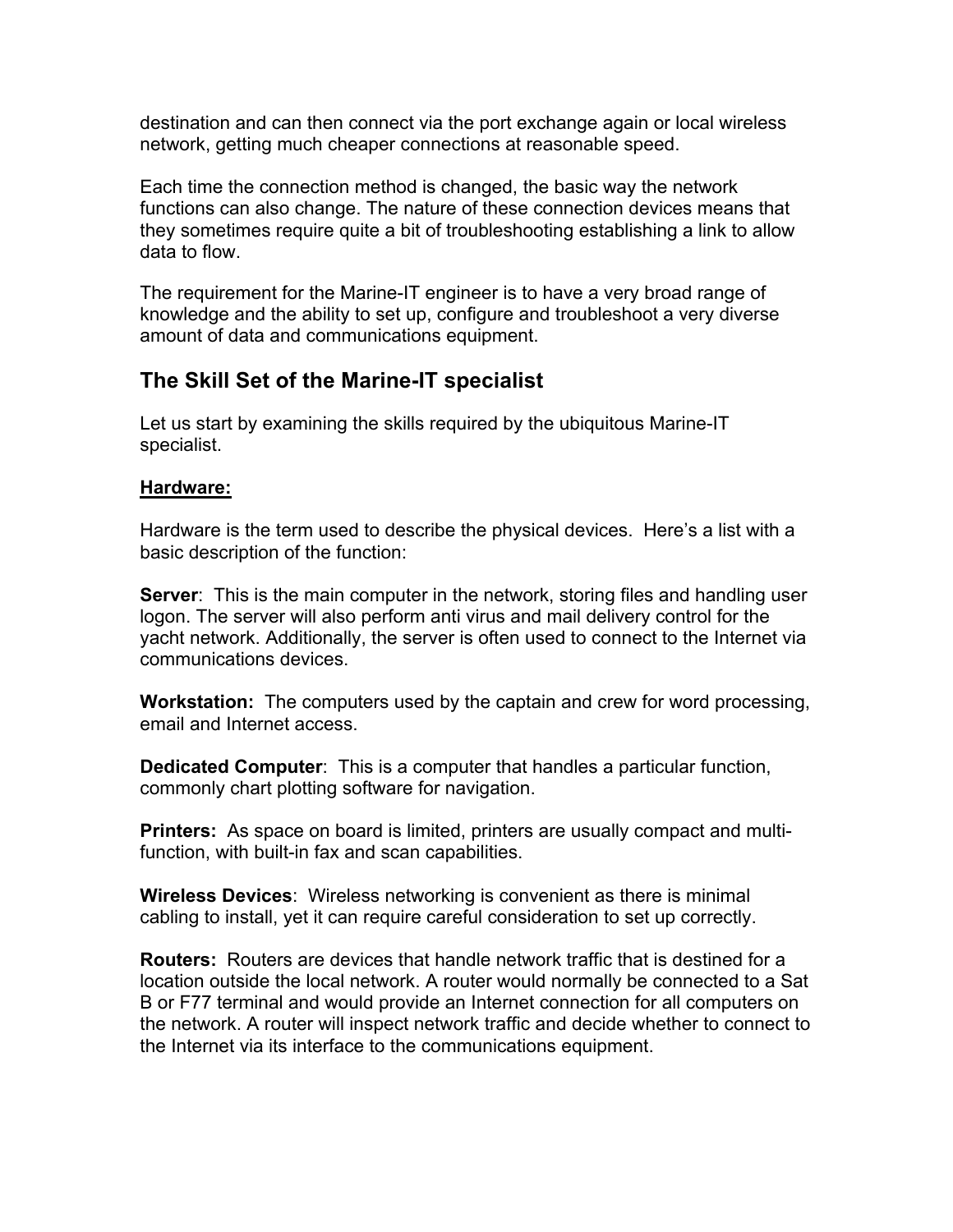**Communications Equipment**: Basically, anything that allows a connection to the Internet is in this category. From landline modems to satcoms to VSAT to GSM and GPRS phones. A connection made this way will usually involve a dial up connection initiated by the server.

**Data Equipment:** Any piece of equipment that is interfaced to a computer and that sends data into the computer is in this category. GPS input to a chart plotter program, ARPA input for radar overlay, Sat C messaging terminals or monitoring devices.

**Cabling**: Network cabling needs to be installed and terminated in a particular way. If it isn't, it won't work, and it's not uncommon to have to re-terminate the cabling on a boat, as it wasn't done correctly by the yard.

#### **Software:**

Software describes the programs that are installed on the computers. A good Marine-IT engineer will have experience and knowledge with:

#### **Operating Systems software**:

Microsoft Windows: Windows 3.11 Windows 95 Windows 98 (First and Second edition) Windows ME Windows 2000 Professional Windows XP (Home and Professional) Windows NT. 4.0 Workstation Windows NT 4.0 Server Windows 2000 Server

This alone is often enough for a corporate office based IT engineer to build a career on. The yacht's engineer cannot be expected, under any circumstances, to have this knowledge. However, Marine-IT specialists need to know all of these operating systems.

#### **Application Software:**

Office applications (Word, Excel, database etc) Mail Server Software Email readers: Microsoft Outlook and Outlook Express

#### **Security Software:**

Anti Virus Firewall Encryption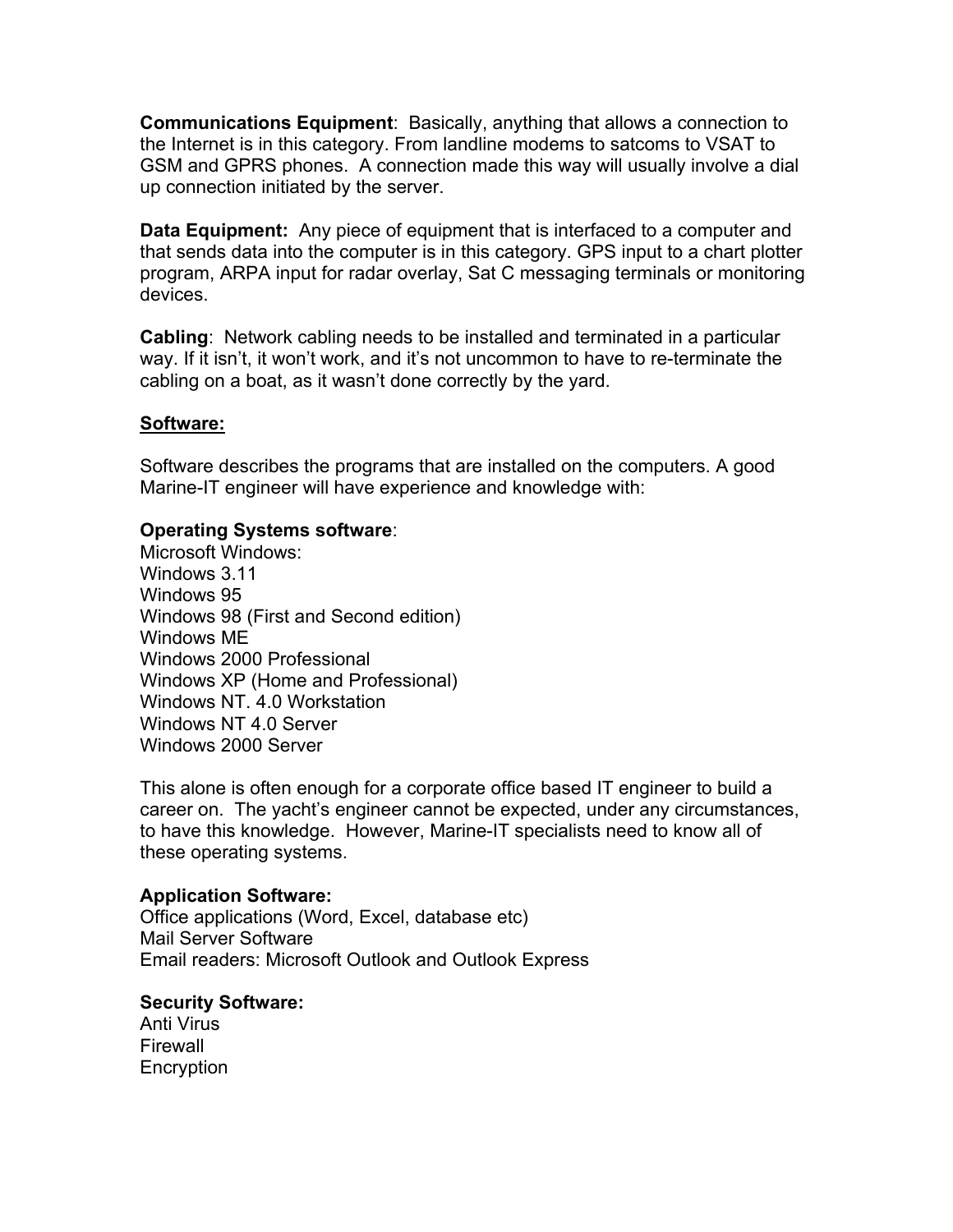#### **Backup Software and Strategies:**

System Backup System Recovery Disk Mirroring Disk Imaging

#### **Communications Software:**

Third party dialer programs Dial up interface software Router software (for shared Internet connections) Router operating system software (i.e. Cisco)

#### **Peripheral Software:**

Chart Plotter (eg. Transas, Navmaster, Maxsea) Sat C Messaging Management software **Printers** 

### **The main point – Supporting the installation**

It's plain to see that even a small onboard network will need a wide range of skills to set up correctly, due to the huge amount of different hardware and software options available.

It's commendable that the crews who run these vessels have managed to embrace this technology and integrate it into their every day operations. However, things can and do go wrong, and it's at that point that the on-board network needs support.

#### **- However, the ship is at sea and the Marine-IT engineer is back at base. So how can support be obtained?**

Most problems can be fixed with a phone call back to the engineer ashore. However, if this doesn't provide a solution, there are other options available.

### **Remote Support**

With the improvement in communication devices and their ability to provide an Internet connection from almost anywhere, there exists the possibility for a shorebased engineer to remotely connect to and control any computer on the boat's network. In doing so, the engineer can remotely view the computer's screen on his own desktop and make any changes necessary.

Remote support has been around for many years, though it's a fairly recent addition to the yachting scene. The reason for this is that communications to and from the boat have got better, and so too has the software that allows the remote